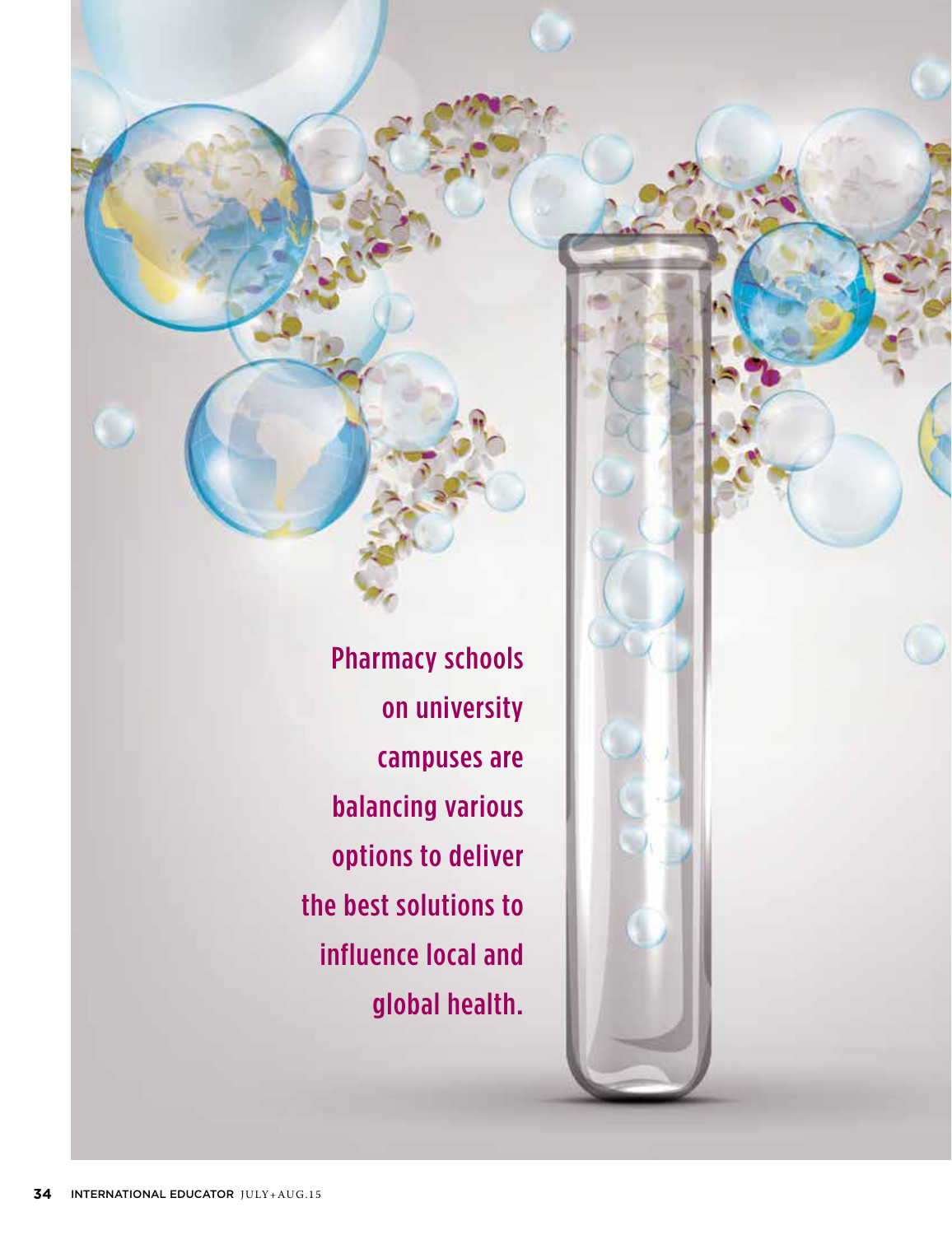# **The Right Prescription for Internationalization**

BY KAREN LEGGETT



"Pharmacists have potential for a large impact internationally, from clinical service development to procurement of appropriate medications to management issues. It's time for pharmacists to be involved at a

global scale," says Stephanie Lukas, a graduate of the University of Iowa PharmD/Masters in Public Health program. Lukas now works in public health in Rwanda but her pharmacy education included internships, rotations, and residencies in Liberia, Kenya, and Mexico. Increasingly schools of pharmacy are offering such international experiences. The American Association of Colleges of Pharmacy now has a Global Pharmacy Education Special Interest Group (SIG) as well as a Global Alliance for Pharmacy Education. The SIG recently offered a webinar on preparing students for Advanced Pharmacy Practice Experiences (APPEs) in developing countries. In 2013 the International Pharmaceutical Federation Education Initiative launched its first report on the status and transformation of pharmacy education worldwide. That transformation to an increasingly patient-centered role for pharmacists is itself fueling interest in academic partnerships as well as student and faculty exchange opportunities.

**EDITOR'S NOTE:** *This article is the fifth in an occasional features series about academic disciplines internationalizing their curricula. The first article, "Storytelling—International Style," about journalism programs was published in the January/February 2014 issue; the second article, "All Smiles," about dental programs, was published in the July/August 2014 issue; the third article, "In Another's Shoes" about mental health counseling and psychology programs, was published in the November/December 2014 issue; and the fourth, "Global Health Matters, was published in the January/February 2015 issue.*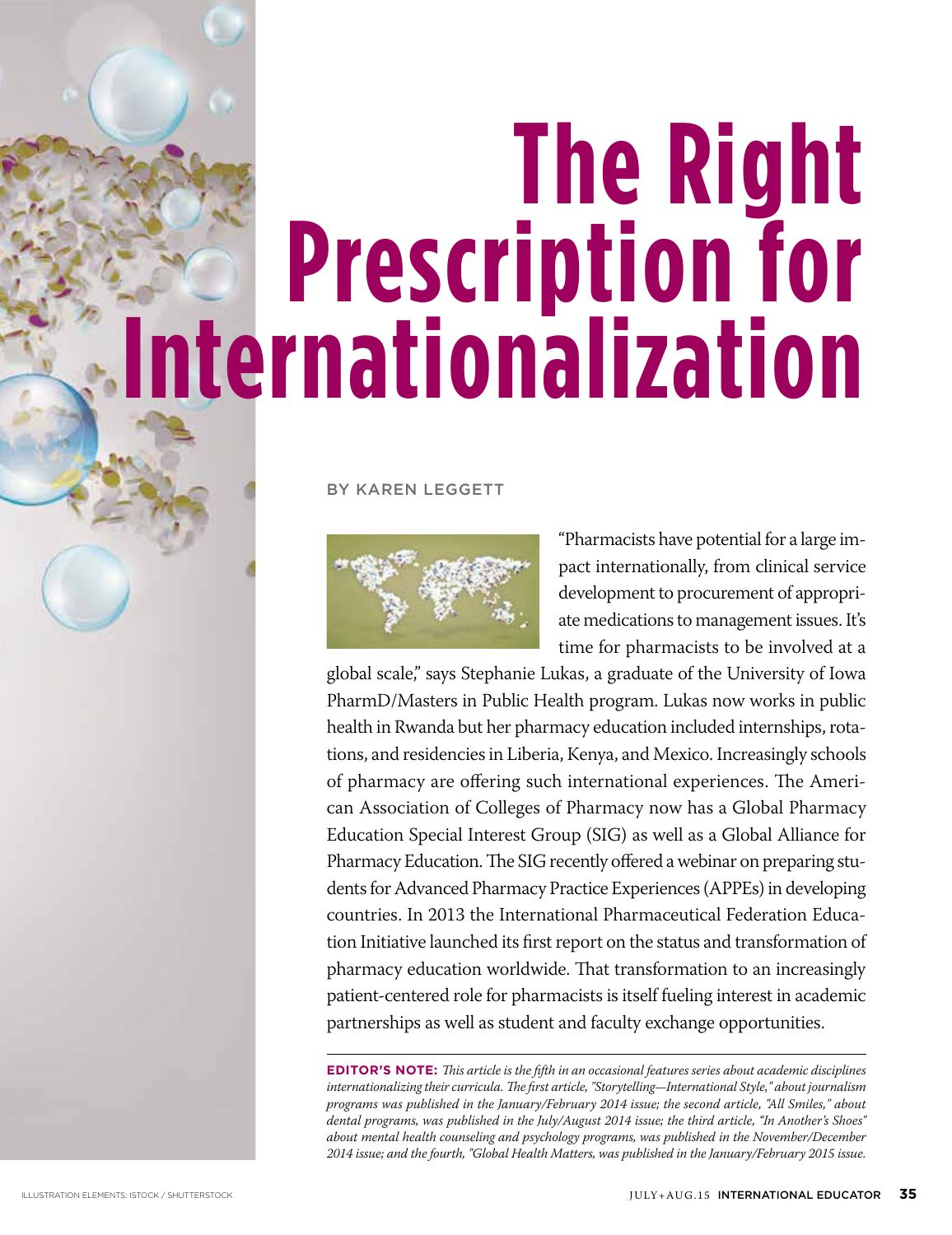#### **"A Harvard Executive MBA Program" for Pharmacists**

The Skaggs School of Pharmacy at the University of Colorado has combined this interest in patient-centered pharmacy with the growing acceptance of online learning into its new International-Trained PharmD program, a pharmacy doctorate accredited by the Accreditation Council of Pharmacy Education (ACPE). "We want to be a Harvard Executive MBA program," says Kari Franson, associate dean for professional education, anticipating only 10 students per year with the first graduates scheduled in 2017. Foreign students are expected to be practicing pharmacists who come to Denver for one month at the beginning of the program, followed by two years of online course work and ten months of clinical rotations in Denver.

**"I have learned so much about patient autonomy. In the Middle East, we are accustomed to feeling we know what is best for you as pharmacists; no one tells you a patient has a right to choose something for himself."**

> Students continue to work in their own jobs and may complete the program in three to six years on a full- or part-time basis. The Middle East is particularly interested in PharmD, and Skaggs promoted it at DUPHAT, the Dubai International Pharmaceuticals and Technologies Conference.

> The first three students are Egyptian pharmacists working in Qatar, including Sara Mahmoud, who believes a PharmD from a U.S. institution will open doors professionally for her. "Pharmacists are not just dispensing individuals any more. We are the experts on medications. Clinical pharmacy has been shown to reduce costs, reduce hospital stays, and reduce mortality in general." Her initial month in Denver included classes on communication, U.S. pharmacy law, and terminology as well as visits to retail pharmacies, clinics, and hospitals. Mahmoud says the training in patient communication has already improved her clinical skills: "I have learned so much about patient autonomy. In the Middle East, we are accustomed to feeling we know what is best for you as pharmacists; no one tells you a patient has a right to choose something for himself."

> Mahmoud will finish her online courses next year and spread her clinical rotations in the United States over two

years. Does she feel she is missing anything with lectures offered online rather than in person? Not at all. "I have an established job and career in a very good, high-standard facility. I don't want to lose that. The online program is accredited and I don't feel like I'm missing anything," says Mahmoud. "The online lectures are more convenient; when I finish the slides, I e-mail my questions and the professors answer. The professors are very accessible and helpful. You feel like everybody wants to help you."

Rotations in the International PharmD program meet the same required six-week placements in ambulatory care facilities, internal medicine, and community and institutional pharmacies as those for U.S. students. International PharmD students cover all tuition and fees, though some financial aid is available. Mahmoud calls the program an "eye-opening experience…I will be the phenomenal clinical pharmacist I hope to be."

#### **Rotating Globally**

Many pharmacy schools including Skaggs offer fourth year students the chance to elect at least one overseas rotation. Dean Franson says about 10 percent of Skaggs students take advantage of these opportunities, often setting up their own international practice site or choosing a site where Skaggs already has contacts, including Australia, New Zealand, United Kingdom, Netherlands, or Costa Rica. Skaggs students are required to complete three rotations in the United States before going overseas and they are reminded to be flexible, as sites may not be finalized until a few weeks before a rotation begins. Skaggs maintains a partnership in drug development and clinical research with the University of Leiden in The Netherlands, as well as a six-week Spanish rotation in Costa Rica with Common Ground International. Students live with a Costa Rican host family, learn the pharmacy system in Costa Rica, and join an interdisciplinary team to assess public health risks and barriers to care in target communities. The University of Colorado has its own interdisciplinary clinic in Guatemala and the first pharmacy rotations are being offered there in the summer of 2015.

"Schools are really demonstrating that global health and outreach can expand to include pharmacy services," says Franson. "Securing a safe supply chain and providing patients with information and care is important."

At Drake University in Iowa, professor John Rovers says the College of Pharmacy and Health Sciences spent several months developing a rubric to qualify international clinical rotations in terms of safety standards, level of English language understanding, curriculum match between Drake and the foreign institution, and availabil-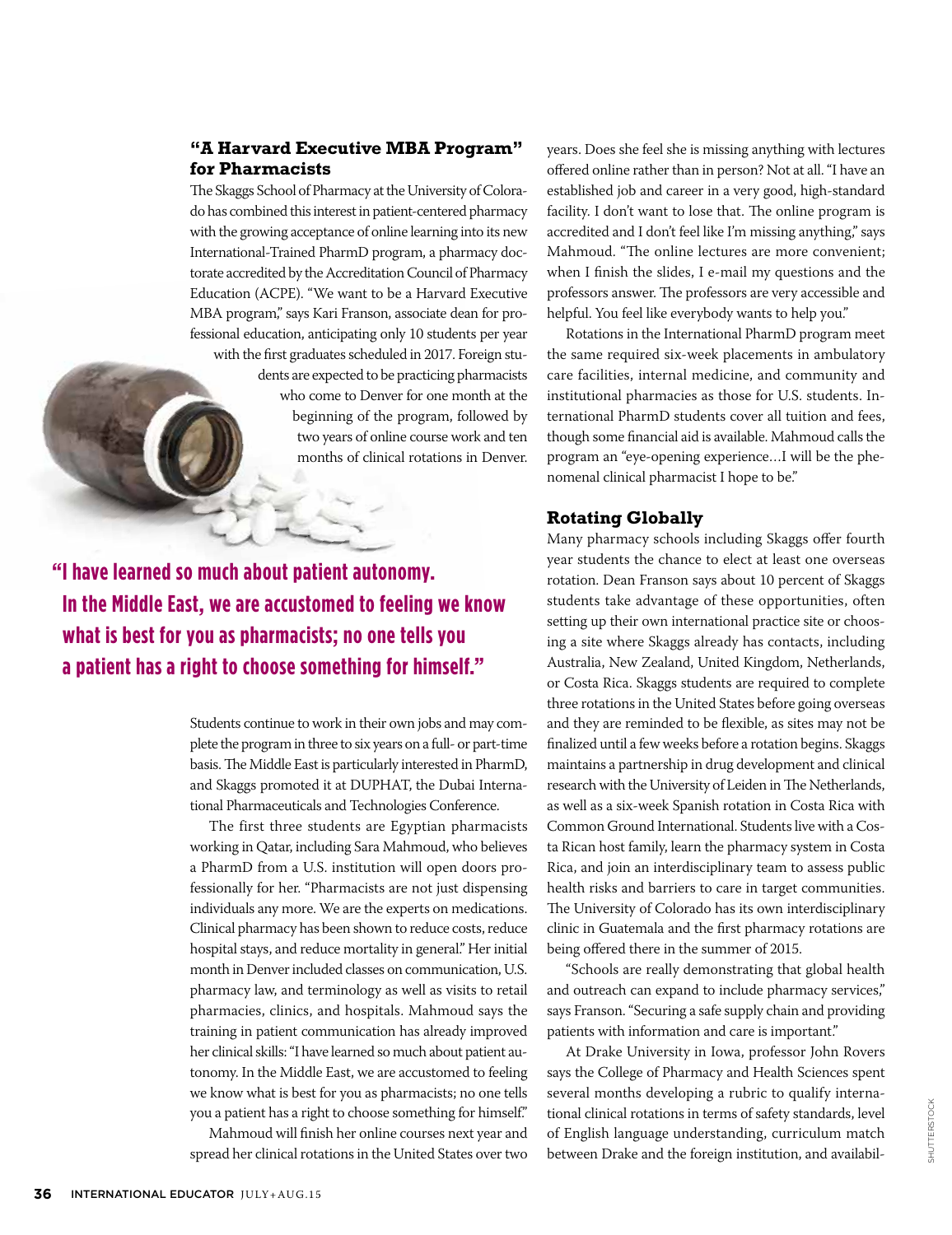

ity of qualified preceptors who can oversee the student experiences. Drake established a committee to evaluate each proposed opportunity, because "these things do not always grow purposefully," says Rovers, "they grow by interpersonal contacts." Even if a partnership starts with a personal connection—as they typically do—an approved international rotation must offer a "purposeful educational experience with explicit goals, objectives, workload, and budget. It should be the college's program, not Rover's program, so you also have to think about succession."

Since 1997 Drake has sent 125 PharmD students to 15 sites in nine countries, including Pravara Institute of Medical Sciences in India, Hillside Clinic in Belize, community pharmacies in Australia, the University of KwaZulu-Natal in South Africa, Princess Margaret Hospital in Canada, and various sites in Ecuador, France, New Zealand, and Tanzania. Drake prefers not to send students overseas alone. There could be as many as eight in a single group. Rovers says he finds growing interest among students for international experiences. "Students are generous, responsible, interested. They are looking for a way to make the world a little better." Because he has spent a lot of time in Australia where pharmacists have relationships with pharmacists

#### **"Students are generous, responsible, interested. They are looking for a way to make the world a little better."**

in Vietnam, Rovers says he is now beginning to assist the Hanoi University of Pharmacy with curriculum development—although no student exchanges are planned yet.

The goal at St. Louis College of Pharmacy is to send a third of its students on an international serving learning project or an APPE rotation. Professor Kenneth Schafermeyer says the college typically has an official agreement with a university, hospital, pharmacy, or nongovernmental organization (NGO) overseas. Internships for credit must also be approved by the Missouri Board of Pharmacy. Housing in the host country can be challenging. Schafermeyer says there may be hospital guest rooms, a youth hostel, hotels, or apartments.

In Bangladesh, Swaziland, and South Africa, St. Louis College pharmacy students work with local organizations to train mid-level health care workers on ways to improve patient adherence to HIV and tuberculosis medication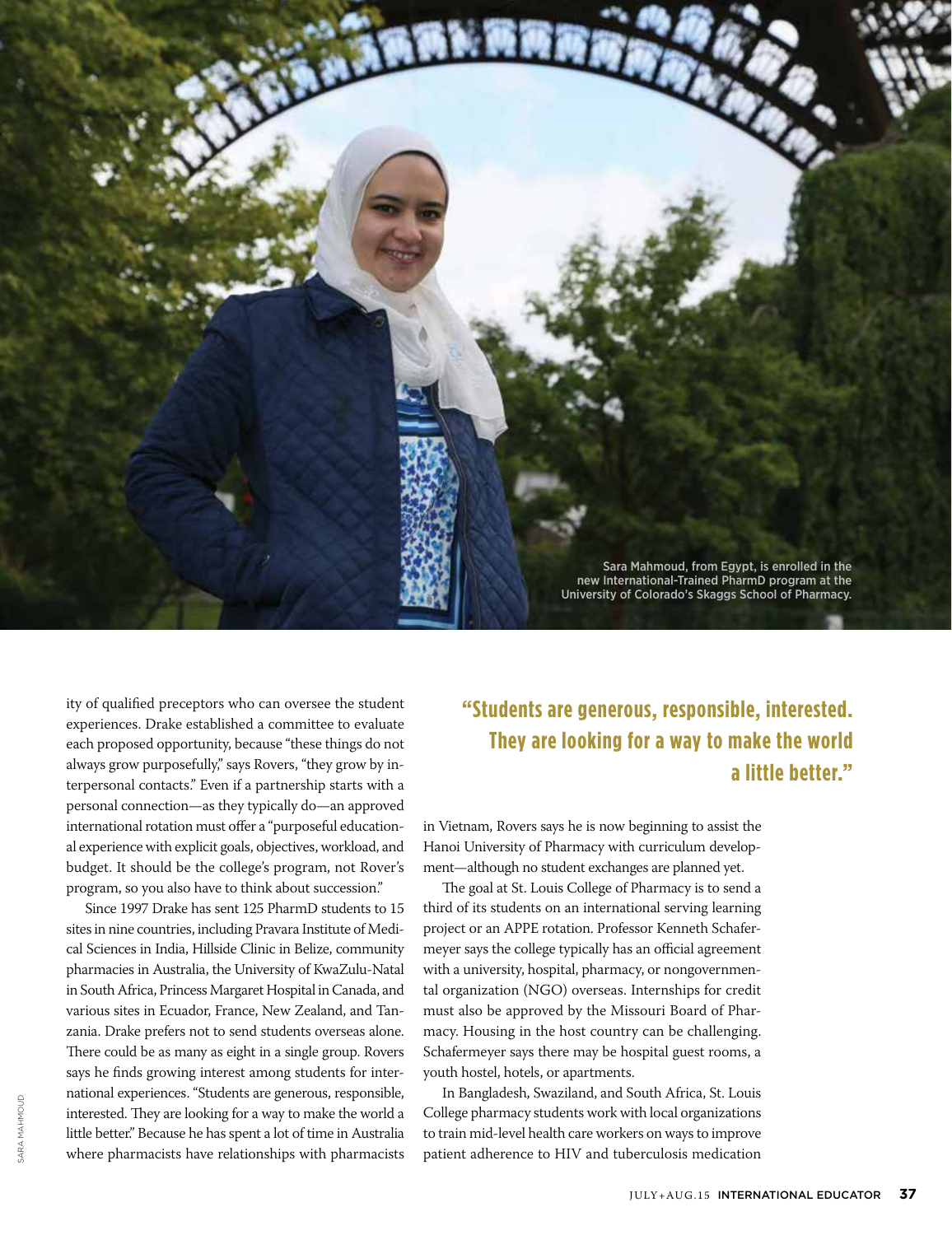

**"It's important for us to be as open and willing to learn about alternative ways of doing things because there's not always one best way. By sharing information, we can improve the profession."** 

> regimes. Schafermeyer says Swaziland has fewer than 50 pharmacists, so the college is working to train nurses and other community health workers to dispense medication.

> In Portugal, St. Louis students worked with the International Pharmaceutical Federation to research and develop leadership programs for schools of pharmacy in Africa. Student Stephanie Tackett blogged that "in order for us to conduct research it was required that we take several different online trainings regarding social, behavioral, and ethical aspects of research." The same program also brought students from Portugal and Hungary to the St. Louis campus where they visited community pharmacies, a hospital, a mental health facility, and Express Scripts. Portuguese pharmacy student Paula Batista visited a neighborhood pharmacy that specializes in delivering medication to patients with HIV. "The phar

macists are constantly on the phone asking if patients are taking their medications," she noticed. "Pharmacists are working on solutions like buzzers and reminders. The whole process on how drugs get to the patients is very interesting." Batista says she is looking for ways to improve pharmacy systems back home.

St. Louis pharmacy student Shannon James chose to participate in a fourth-year rotation organized by the International Pharmaceutical Students' Federation (IPSF). The Federation has 350,000 pharmacy student members in 84 countries. "I applied for Egypt two days before the revolution took place … and found out I was accepted about two days after the revolution happened in January 2011." James joined pharmacy students from Hungary, Portugal, the Czech Republic, and Poland for two weeks of pharmacy experience and two weeks of travel in Egypt. She shadowed a pharmacist at a large Egyptian pharmacy chain and also observed the 57357 Children's Cancer Hospital in a poor neighborhood of Cairo. In a country with little private health insurance, James said Egyptian colleagues "had no idea what we were talking about when we asked how they process insurance claims." But she also learned that the number in the hospital's name comes from bank account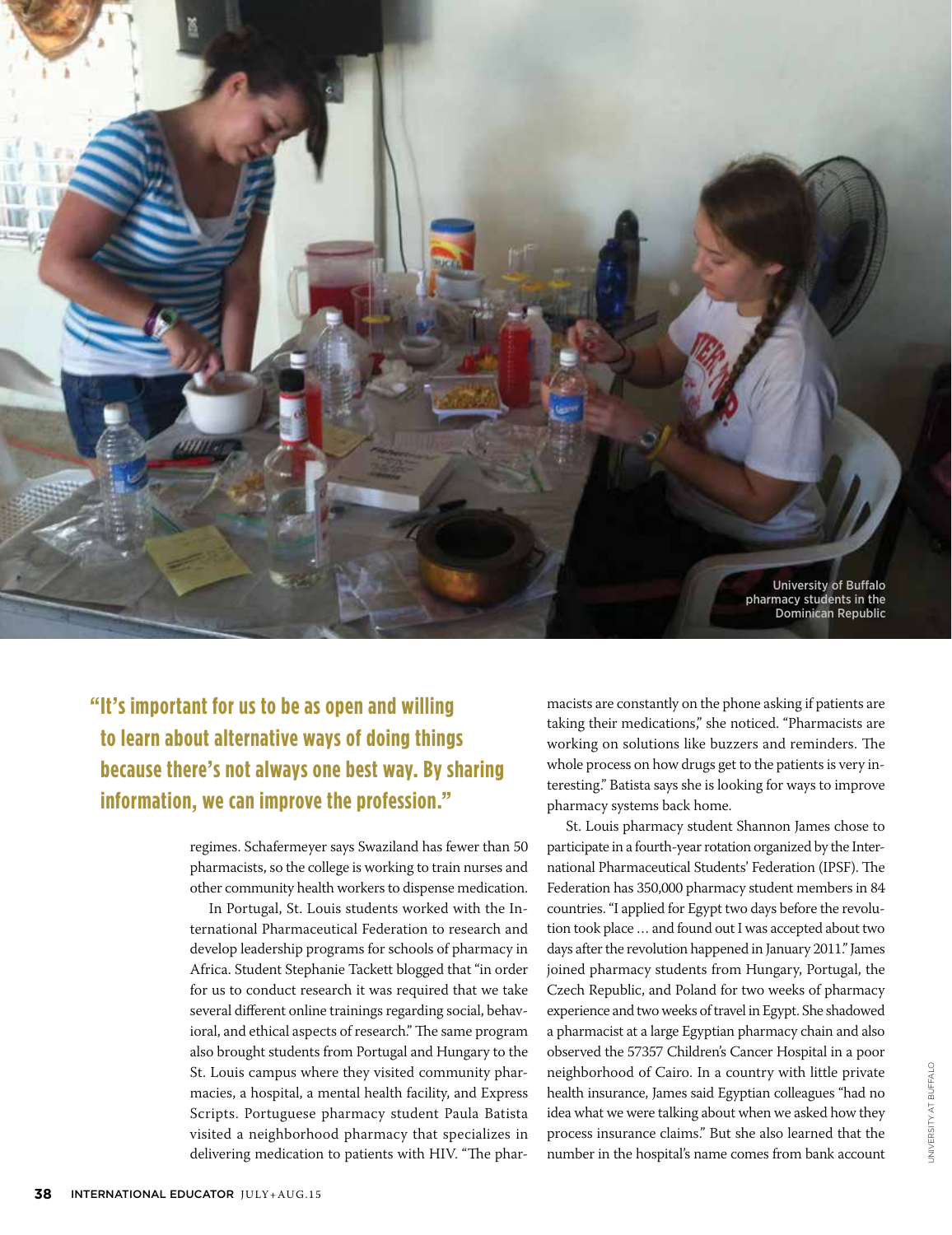numbers where donors could contribute to a planned expansion, including housing for patients' families.

Albany College of Pharmacy and Health Sciences offers six- or twelve-week clinical rotations in Brazil, China, Switzerland, and Japan. A new rotation is available on a U.S. Air Force Base in Italy. In some of these rotations, students are actively involved in research— allopathic/ homeopathic research in Basel, Switzerland; traditional Chinese medicine at Fudan University in Shanghai; lab work with natural plant extracts at Maruzen Pharmaceuticals in Hiroshima; fluorescence and polarized light microscopy at the University of Sao Paolo, Brazil. Albany College sends two students each year for a six-week rotation at Ewha Womans University in Seoul and two Ewha students come to Albany. There is also a shorter, cultural exchange program for 20 U.S. students on the Ewha campus. It is Jessica DiLorenzo's job as director of global initiatives to launch each new program and make sure it offers "enough health care and not just cultural immersion." She says her challenge is often convincing faculty about the value of such cultural competency for students at a professional school.

The University at Buffalo School of Pharmacy and Pharmaceutical Sciences has several opportunities for overseas rotations and other international experiences, beginning with two elective courses on the Buffalo campus: Global Health Outreach and Spanish for Pharmacists. The global health course focuses on such issues as HIV, maternal and fetal health, counterfeit medicines, and refugees. There were 19 students in the first class, including foreign students who shared personal experiences about the lack of access to diabetes supplies and the high cost of counterfeit drugs in their home countries. Clinical assistant professor Gina Prescott said a class on spirituality enabled students to share different perspectives on efforts to prolong life.

Since 2002 the University at Buffalo has had an HIV research collaboration with the University of Zimbabwe. In fall 2015 the first Buffalo pharmacy student will do a six-week rotation analyzing medicines in the Zimbabwe research lab.

#### **Students Leading the Way**

Two University at Buffalo students are actively working to expand such global opportunities. Sara DiTursi is a PharmD student who spent five weeks in a Taiwan program sponsored by the IPSF. DiTursi paid for her airfare and food; Taipei Medical University provided housing for seven exchange students from the United States, Singapore, Malaysia, France, and Serbia. They observed pharmacists at work, attended classes on Chinese medicine, and learned about a health care system in which everyone just brings a "national insurance card to the pharmacy to be swiped with no exchange of cash." DiTursi came home with a new appreciation for how culture affects the way people view medicine. "Some patients who use Chinese medicine think it is completely separate from pharmacy medicines. They often don't know about drug interactions, which can happen even with Chinese medicine."

DiTursi also came home eager to begin organizing an actual pharmaceutical rotation in Taiwan, if not for herself, then for future students. That requires investigating preceptor training and requirements, structuring a rotation in different practice areas, and generating interest among students. DiTursi also became the Pan

### **"Some patients who use Chinese medicine think it is completely separate from pharmacy medicines. They often don't know about drug interactions, which can happen even with Chinese medicine."**

American regional media and publications officer for IPSF, managing a Facebook page, website, and quarterly newsletter about public health initiatives (http://paro.ipsf.org/). Another Buffalo student with a similarly strong interest in promoting overseas learning is Ciera Patzke, founder of Student Pharmacists for Global Outreach, now an officially recognized student organization at the University at Buffalo. The group is sponsoring at least one trip each year to the Dominican Republic or Honduras, one trip to underserved populations in the United States (so far Tennessee and Chicago), and a local outreach initiative in Buffalo.

One of the first trips organized by the student group went to Honduras. Nine first-, second-, and third-year pharmacy students partnered with a secular NGO, Shoulder to Shoulder, to meet patients in their homes. "We hiked to them, took their blood pressure, and completed annual or monthly check-ups," says Patzke. "I think it provided great quality but we hiked to five patient homes in a day and you want to reach out to so many more." During the post-trip meeting, Patzke said students discussed the need to utilize technology to make health communication more efficient. "Despite these countries being poverty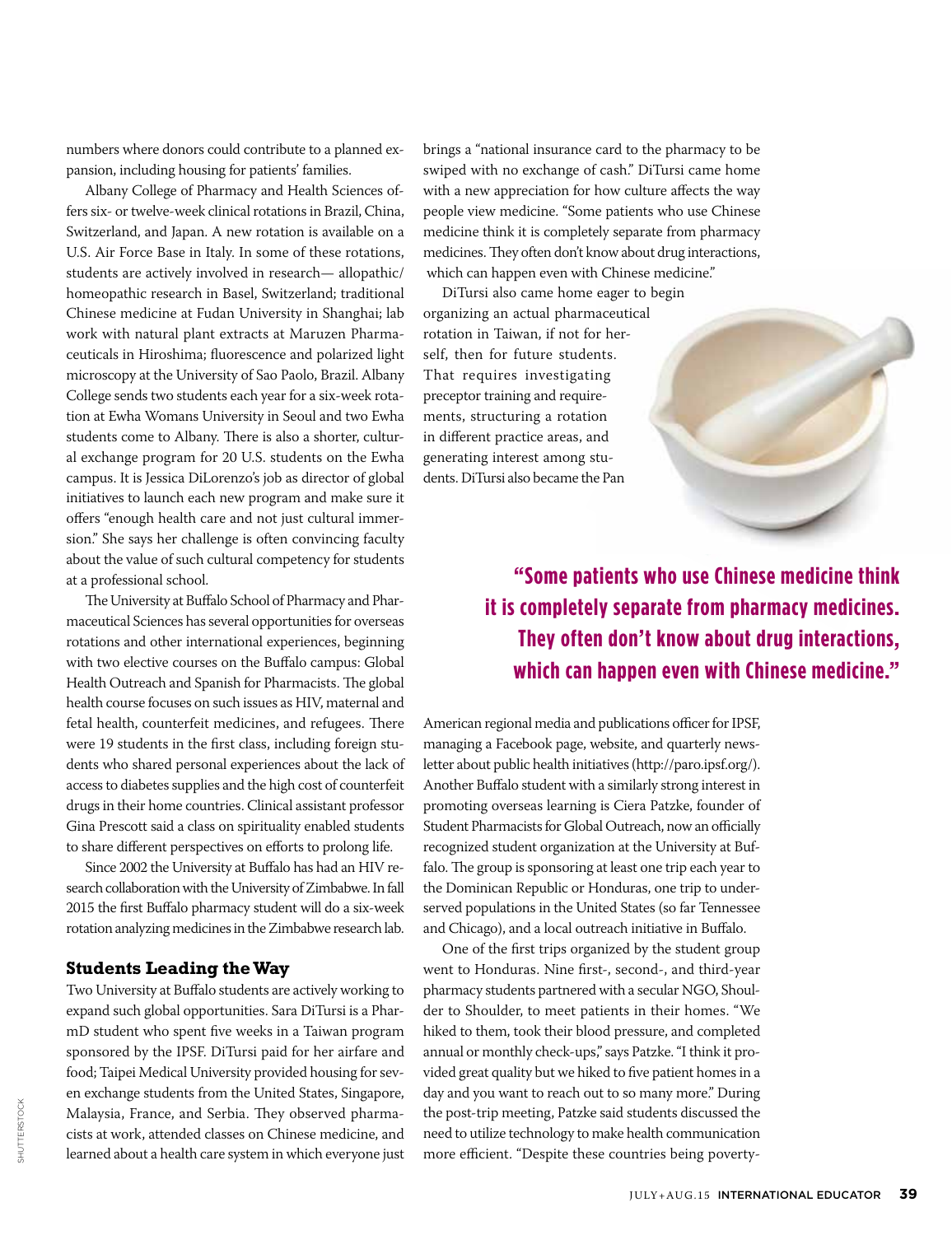stricken," says Patzke, "everyone has a smartphone and we should take advantage of that."

Patzke says the student group also wants to organize more interdisciplinary teams that include dental and nursing students from Buffalo as well as in-country health care providers. The greatest challenge has been getting pharmacists to accompany each group because of their personal and professional obligations at home. Someday, Patzke wants to be one of those pharmacists for at least one international trip each year, adding, "I want it to be part of my life, just not my entire life."

#### **Medical Missions**

The short-term trips described by Patzke are typically referred to as medical mission trips and they are the most common overseas experience offered to pharmacy students, typically providing cultural immersion and some service learning. The most effective mission trips make a concerted effort to work with an NGO or clinic that provides continuity of care on the ground. At St. Louis College of Pharmacy, Kenneth Schafermeyer has led 21 Habitat for Humanity construction teams to Romania,

**At St. Louis College of Pharmacy, Kenneth Schafermeyer has led 21 Habitat for Humanity construction teams to Romania, Guatemala, Costa Rica, and Poland, where pharmacy students learn "there is more to health care than prescriptions because affordable, decent housing is like a vaccine."**



Guatemala, Costa Rica, and Poland, where pharmacy students learn "there is more to health care than prescriptions because affordable, decent housing is like a vaccine."

Albany College of Pharmacy generates interest in its alternative spring break with such on-campus events as a foreign film festival and a special day when 30 students win free passports. There are two- or three-week for-credit travel courses available in Senegal, Belize, Costa Rica, and other Central American sites. The trip to Belize is preceded by a full-semester course on campus that focuses on tropical diseases, health clinic skills, and preparing educational pamphlets to share with Belizean patients. Before the trip to Senegal, students travel to New York City for an introduction to African art and a visit to Manhattan's Little Senegal.



University of Buffalo pharmacy students in Honduras presenting information on prenatal care, including what over-the-counter medication would be safe for popular maladies like nausea, headache, and back pain.

Kelsey Japs and Erica Truong, both PharmD students at Drake College of Pharmacy, joined this year's trip to the Dominican Republic. Seven health care providers saw 600 patients in a week. Japs did everything from measuring medication doses to providing fluoride treatment to children, taking vital signs and shadowing a physician's assistant. The trip gave Japs experience working as part of a global health team and running a pharmacy in a resourcelimited area, especially in a tropical climate where there might not be refrigeration to store certain medications. She believes international travel is the best way to see all the factors that contribute to health—"financial restrictions, transportation—there is no better way to see all that in play."

Truong responded to a professor's e-mail seeking applicants for the mission trip to the Dominican Republic, finding it a good opportunity to bond with fellow classmates and make a small contribution. She discovered the challenge of cross-cultural communication even when interpreters were available to speak with Haitian refugees. "Translation was like a game of telephone. The message changed slightly when Haitians spoke Creole and it was translated to Spanish and then to English." She did appreciate the "little light or look in patients' eyes when they felt they were getting attention or being taken care of." Now Truong, a secondgeneration Vietnamese, would like to create a pharmacy rotation for herself in Vietnam or elsewhere in Asia.

At the University at Buffalo, Prescott works to make sure even short trips offer "less vacation and more understanding of the ongoing issues of global health." She speaks with students about selecting drugs for a particular trip. "I focus on medication safety because we give medicine in plastic bags when there are lots of children around. We write in Spanish, but some patients can't read. We also have to pay attention not to take medicines that require follow-up." And after all that, patients "have to pay for everything associated with their care and yet they are gracious and appreciative.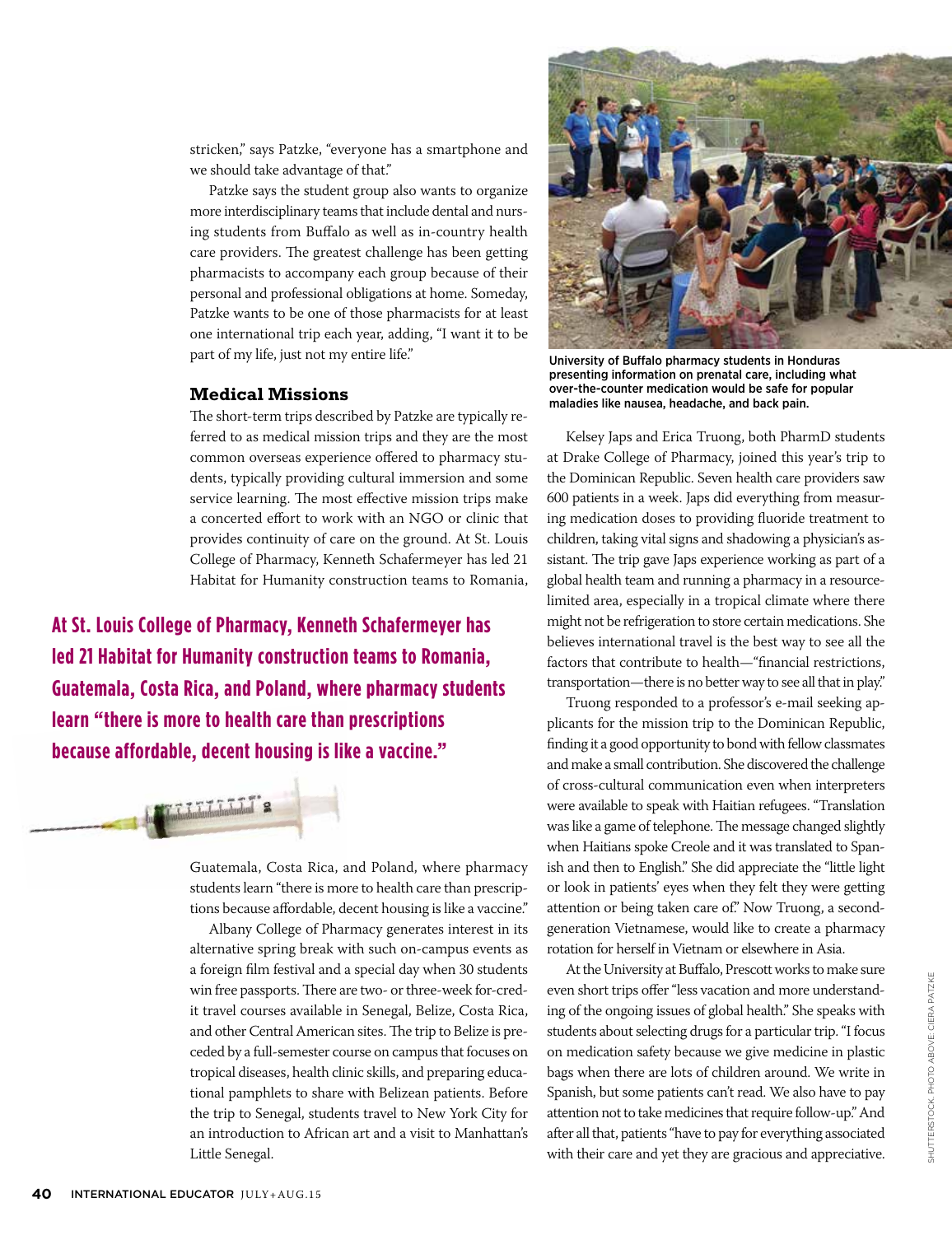Students do learn a little about medicine but a lot is cultural. It brings the humanistic part of medicine back."

The University of the Incarnate Word's (UIW) Feik School of Pharmacy in San Antonio, Texas, takes a team of physicians along with students in pharmacy, nursing, and optometry to Oaxaca, Mexico, for eight to ten days each summer with Los Quijotes Ambassadors of Health, an arm of the university's Sisters of Charity. Students take an elective course in the spring to learn about cultural traditions, educational and political systems, and health care practices. Assistant pharmacy professor Russell Attridge believes the collaboration between nursing and pharmacy enhances communication with other professions later and translates to improved patient care.

#### **The Corporate Connection**

UIW also has an unusual and well-established threepronged partnership in Brazil with both a pharmacy school and a pharmaceutical company. It started when UIW's Brazilian pharmacy professor Marcos Oliveira began looking for an academic partner with a similar faithbased mission and complimentary programs. He identified

Pontificia Universidade Catolica de Parana (PUC-PR), a private Catholic university, and the Brazilian generic pharmaceutical company Prati-Donaduzzi. "I saw that Brazil had a growing need to engage in patient care. America had moved away from industry but we hadn't closed the door and our students had difficulty seeing how they could engage with industry. We had complementary strengths."

PUC provided a grant to cover six-week student exchanges in both directions. Faculty members also go back and forth. The Brazilian students rotate to acute care hospitals, a Veterans Administration facility, and retail pharmacies. U.S. students work in the pharmaceutical company, often completing significant research. One student wrote a protocol for a phase three clinical trial; another redesigned a software system that monitors for human contamination of raw medical products. In return, the Brazilian company also receives assistance understanding U.S. visa regulations and processes at the U.S. Food and Drug Administration. Dean Arcelia Johnson-Fannin believes other pharmacy schools in Brazil are eager for similar American partnerships now that the Brazilian government has mandated a focus on clinical rather than industrial pharmacy.



#### **NAFSA Management Development Program**

Advance your ability to manage at the career development program that addresses the unique learning needs of international educators. Develop effective skills during a highly-interactive three day event.

> Don't miss this proven opportunity to draw on the experience of senior professionals and network with colleagues from across the world!

 **Minneapolis, MN •** July 29-31, 2015 **Nonmember Price . . . . . . . . \$909** 

#### **TWO GREAT LOCATIONS! REGISTER BY JUNE 15, 2015**

 **Washington, DC • July 20-22, 2015 NAFSA Member Price . . . . . . . .\$754**

**www.nafsa.org/mdp15summer**

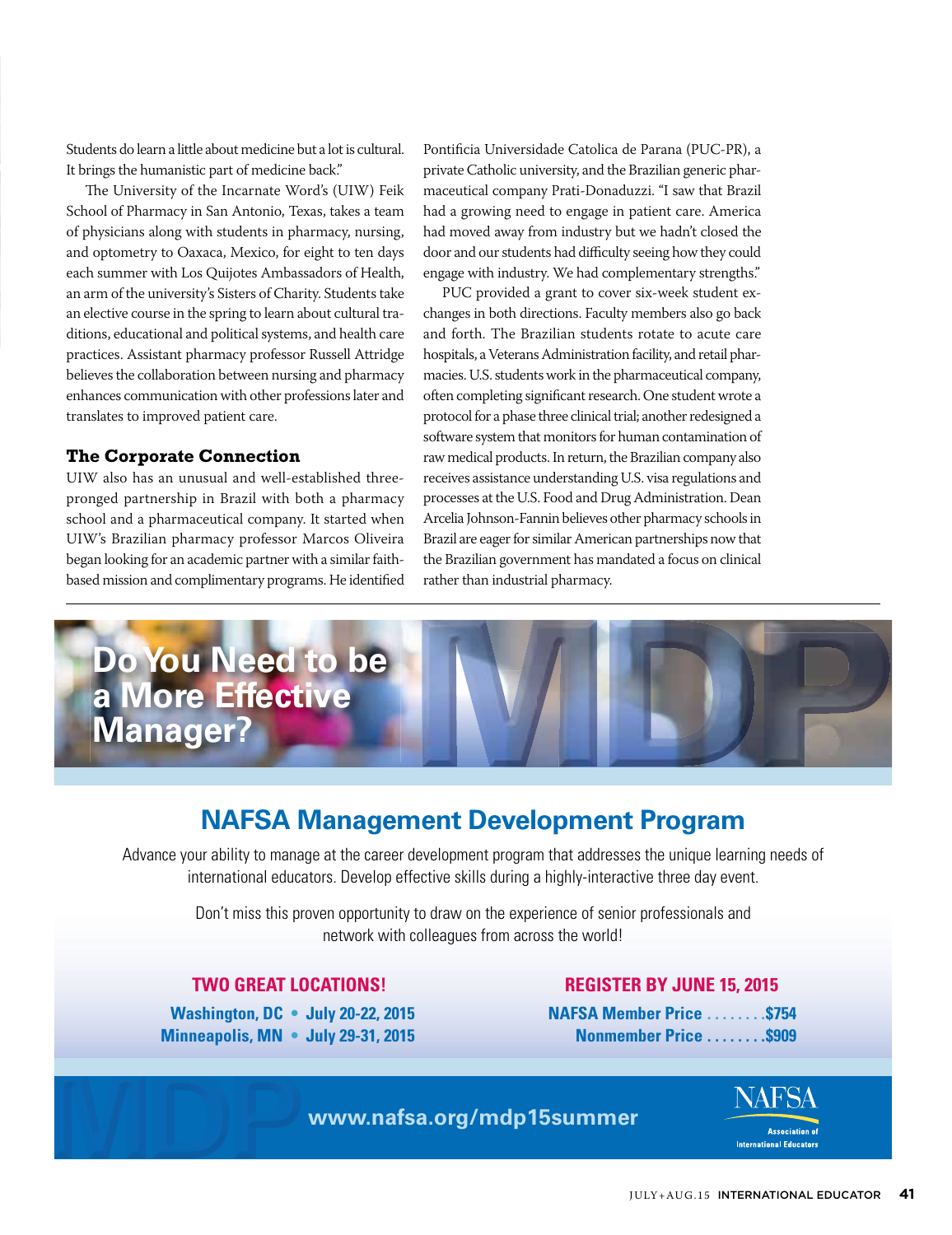Oliveira is especially excited by a new project that creates virtual teams of Brazilian and American pharmacy, business, and engineering students to think about civic-minded, innovative products or services for people with diabetes. There are four to ten students working virtually on each team. Four finalists will be selected in fall 2015 with students and faculty at both institutions voting on the winner. There will be a plaque and bicycles for the winning team (physical activity being especially important for diabetics)—and possibly the beginning of a patent application process.

#### **Welcome to the United States**

UIW welcomes pharmacy students from the University of Navarra in Spain and the Lebanese American University for clinical rotations in San Antonio or Houston. The University at Buffalo has an exchange program with Chongqing Medical University in China. Buffalo faculty members teach in the pharmacy school in Chongqing with a few Chinese students expected on the Buffalo campus in 2016. They are expected to complete their PharmD

**"I saw that Brazil had a growing need to engage in patient care. America had moved away from industry but we hadn't closed the door and our students had difficulty seeing how they could engage with industry. We had complementary strengths."**

in Buffalo but must first pass pharmacy entrance and TOEFL language exams.

St. Louis and Skaggs both participate in the Pharmabridge program initiated by the International Pharmaceutical Federation (FIP) to strengthen pharmacy services and education in developing and transitional countries. Between 2002–2012, 41 pharmacists from Egypt, Ethiopia, Ghana, India, Nepal, Nigeria, and Peru have had four-week training visits to Canada, Finland, the United Kingdom and the United States. Dr. Olubukola Oyetunde came to St. Louis College of Pharmacy from the University of Lagos in Nigeria to observe faculty and visit community pharmacies and hospitals. Oyetunde said she hadn't thought about "curriculum design before coming here, but I've discovered the key to the doctor of pharmacy degree is the curriculum." Most pharmacy schools in Nigeria offer only a bachelor of pharmacy. Oyetunde believes her university may become one of the few to offer a PharmD.

St. Louis College was chosen through a competitive grant from the American International Health Alliance to assist in the development of a pharmacy technician training program at Nelson Mandela Metropolitan University in South Africa. The head of the pharmacy department in South Africa and a South African lecturer talked with U.S. faculty about distance learning, development of curriculum and instructional materials, and training of preceptors. Schafermeyer says South Africa needs about 2,500